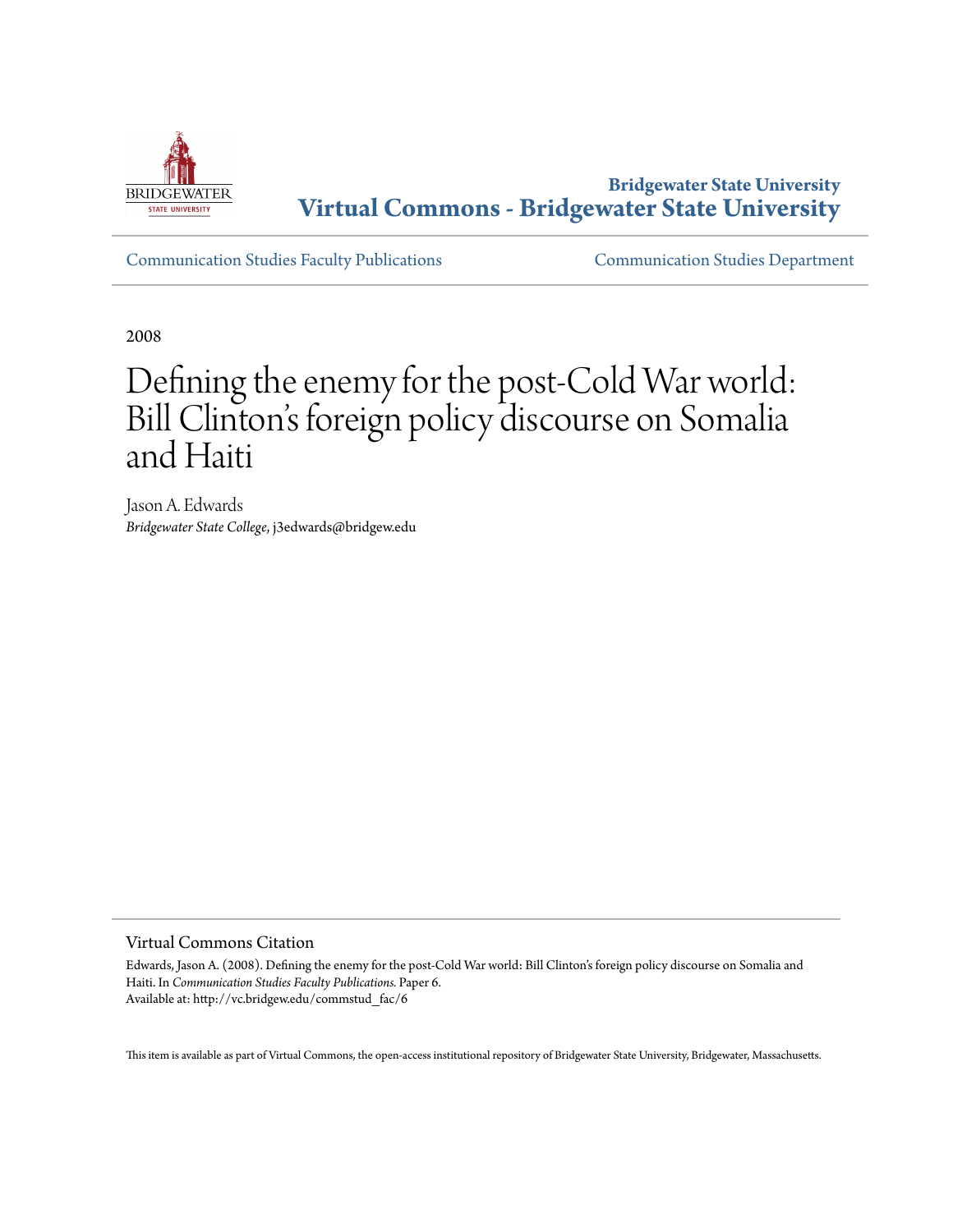# **Defining the Enemy for the Post-Cold War World: Bill Clinton's Foreign Policy Discourse in Somalia and Haiti**

# JASON A. EDWARDS

Bridgewater State College

American presidents use images of savagery to identify and construct America's adversaries, especially prior to and during some form of armed intervention. During the Cold War, presidents used images of modern savagery to craft a Soviet enemy and its proxies. In the post-Cold War world, Bill Clinton did not have the luxury of a monolithic enemy to organize American foreign policy. He faced a threat environment that was more complex, transnational, and diffuse. Within this environment, I argue Clinton used images of primitive and modern savagery to define America's adversaries. An analysis of Clinton's discourse reveals that his use of both of these rhetorical forms broadened how presidents construct America's enemies. Moreover, the use of both images of savagery provided a rhetorical flexibility that was needed for the threat environment of the post-Cold War world. This essay contributes to deeper understandings of presidential rhetoric in general and crisis rhetoric in particular.

During the Cold War, the Soviet Union defined America's threat environment. The Soviets were the central organizing principle of American foreign policy discourse and action (Cameron, 2002; Cottam, 1992; Hinds & Windt, 1991). To depict the Soviet enemy, American presidents described the U.S.S.R. as an atheistic, fanatical, satanic, menacing totalitarian state bent on world domination (Ivie, 1984). These depictions cultivated an image of the Soviet Union as being the epitome of a savage, while the United States was the pillar of civilization that would stop the advances of communism. By cultivating an image of savagery, American presidents were able to establish Soviet culpability for a variety of violent actions within the Cold War environment (Ivie, 1980).

 When the Cold War ended, the United States lost a central foe in which to do battle as well as the organizing principle of its foreign policy. Consequently, questions were raised amongst foreign policy makers such as: Who and what were the major threats the United States faced in the post-Cold War world? When and where should the United States use force? What limitations should be placed on American military interventions (see Ikenberry, 2001; Jentleson, 1997; MacGregor Burns & Sorensen, 1999)?

 $\overline{a}$ 

Jason A. Edwards: **jasonedwards57@hotmail.com** Date submitted: 2008-01-04

Copyright © 2008 (Jason A. Edwards). Licensed under the Creative Commons Attribution Non-commercial No Derivatives (by-nc-nd). Available at http://ijoc.org.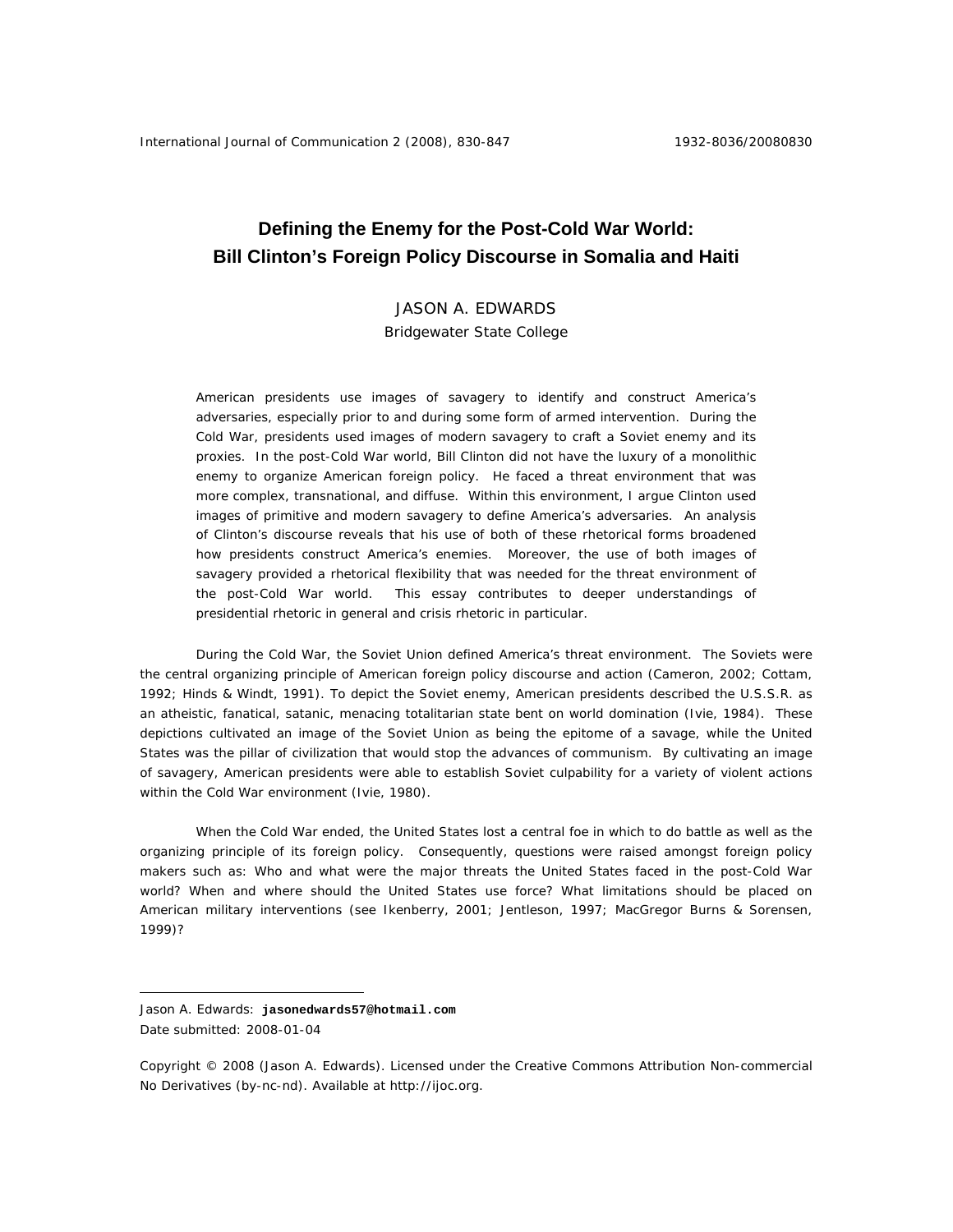Questions also arose about how presidents would adapt their foreign policy discourse to a new threat environment. Kane (1991) argued that the post-Cold War world provided the opportunity for a "new vocabulary, not necessarily superior to the one replaced, but with important implications for the contemporary world" (p. 80). Part of that vocabulary would certainly contain characterizations of America's enemies in the post-Cold War world. *How* the characterizations of those enemies were crafted during the Clinton administration is the subject of this essay. I argue that Clinton had recognized that the United States would be facing a far different threat environment than that of his predecessors. To manage this threat environment, the president expanded the rhetorical options available for depicting a specific adversary. Specifically, my analysis reveals that Clinton employed images of both imperial and modern savagery to characterize America's enemies. The cultivation of two forms of savage imagery not only provided the president with more rhetorical flexibility, something necessary to deal with the diverse and complex threat environment of the post-Cold War world, but also it simultaneously allowed the president to reintroduce a symbolic form to define U.S. adversaries.

Scholars should take interest in Clinton's enemy construction rhetoric for two reasons. First, presidential enemy construction is one of the central components of a president's foreign policy vocabulary, and becomes a primary guide for understanding American foreign policy at large (Edwards, 2006; Judis, 2004). Yet, as Kane noted, the post-Cold War world supplied the opportunity for a different understanding of how this component would be used by American presidents, but it has received little explanation from scholars, especially for the Clinton presidency (see Cole, 1999; Kuypers, 1997; Olson, 2004; Stuckey, 1995). Understanding how Clinton crafted the depiction of America's adversaries provides the opportunity to examine how U.S. presidents attempt to manage a diverse group of threats and responses to those threats. It can lay the groundwork for a larger understanding of justifications for the use of force in a post-Cold War environment.

Second, the end of the Cold War brought with it a substantially different threat environment. Within this context, the Clinton administration reoriented and redefined U.S. foreign policy to deal with these threats. In fact, one of the central legacies of the Clinton administration was his "redefinition of the threat environment faced by the United States after the Cold War" (McCormick, 2000, p. 76). However, there has been little exploration of *how* Clinton redefined this threat environment. By studying Clinton's discourse on the subject, we can ascertain how his rhetoric may influence future administration strategies to deal with diffuse and transnational threats. Investigating the president's rhetoric on the subject offers insight into how he redefined that threat environment and the potential impact it may have on future administrations.

To explore this aspect of Clinton's foreign policy rhetoric, this essay is comprised of three parts. First, I examine the literature on presidential rhetoric and enemy construction. Second, I analyze Clinton's crafting of the depiction of the enemy in two military operations: Somalia and Haiti. I focused solely on how the president crafted the terminology of the adversary. I do so because the president is the most important political actor in foreign affairs. What he says and does means something. Certainly, the voices of other administration officials are important, but they largely make the same arguments as the president. Moreover, a president's discourse is the most crucial when it comes to understanding particular international situations. The discourse they put forth sets the boundaries and the agenda for how other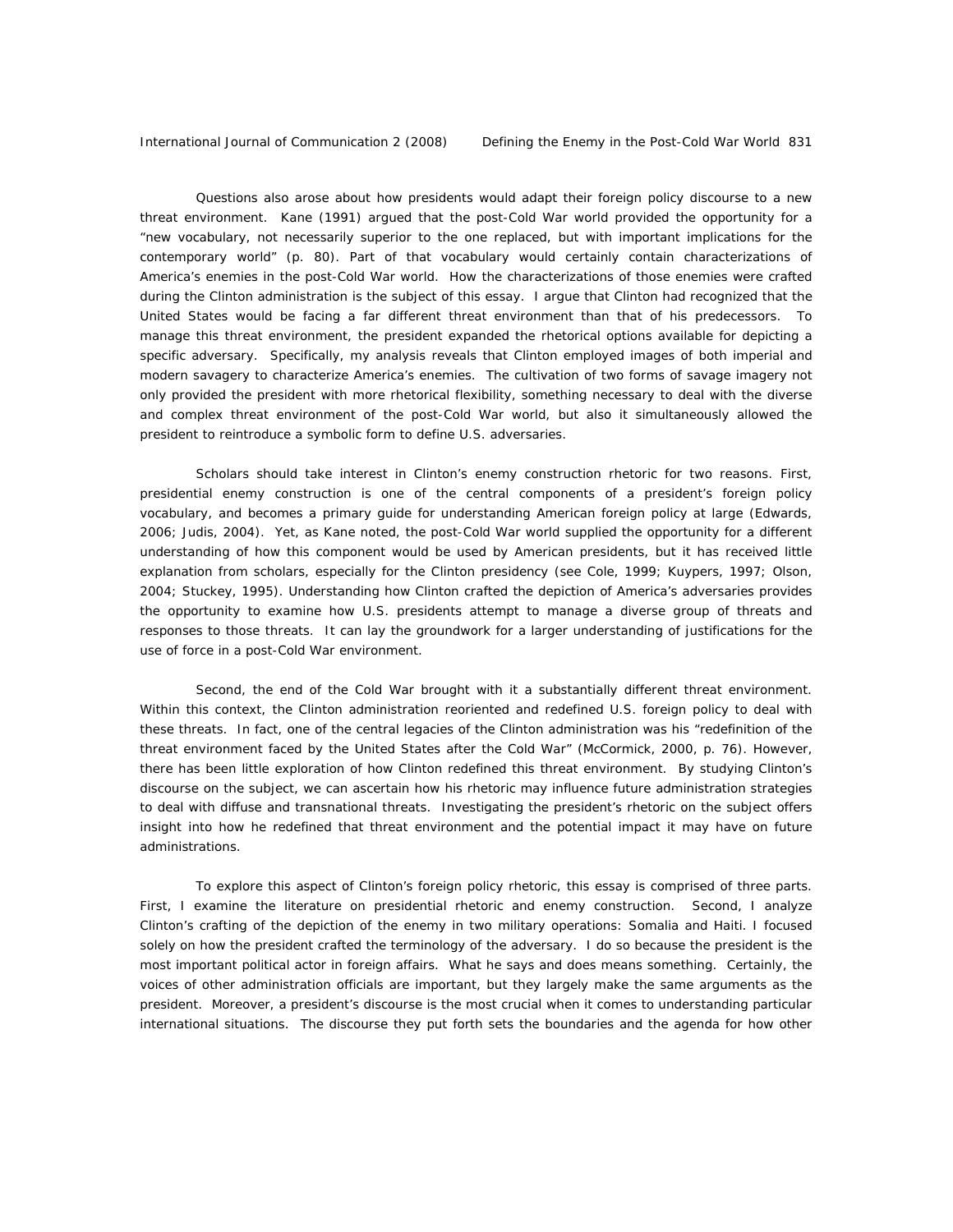pundits and policy makers discuss and debate a certain subject (see Bostdorff, 1994; Edwards, 2006; Stuckey, 1995; Zarefsky, 2004). To that end, I conducted textual analyses of prominent speeches surrounding each military intervention and used the aforementioned theoretical framework as my guide in my examination. For the intervention into Somalia, Clinton defined the threat through the image of the imperial savage. In Haiti, however, Clinton characterized the threat through an image of modern savagery. Finally, I end with a discussion of implications from this analysis concerning Clinton's foreign policy and the future of the presidency.

### *Defining the Enemy in Presidential Rhetoric: Constructing Images of Primitive and Modern Savagery*

The presidency is at the center of American political culture. Robert Denton, Jr. and Gary Woodward (1990) succinctly describe the importance of this political agent when they assert the presidency is "an office, a role, a persona, constructing a position of power, myth, legend, and persuasion. Everything a president does or says has implications and communicates 'something.' Every act, word, or phrase becomes calculated and measured for a response" (pp. 199-200). This is particularly true in foreign affairs, because on the one hand, he is constitutionally mandated to lead. Article II of the Constitution titles the president as "commander in chief" of the armed forces and gives him the power to "appoint ambassadors" and "to make treaties," with the advice and consent of the Senate. On the other hand, the president has a number of resources at his disposal, allowing him to obtain and dispense more information on international affairs than any other actor. Hence, the president is the dominant actor in this realm of policy.

 One particular resource that U.S. presidents often use is the bully pulpit. Richard Neustadt (1990) rightly pointed out that one of the true powers of the modern presidency is to persuade. Neustadt's notion of persuasion partly focuses on the interpersonal level — how a president uses language to influence individual members of Congress — but the president's abilities to persuade rises when it uses mass audience appeals. The use of public discourse has become such an important phenomenon that Jeffrey Tulis (1987) went so far as to argue that the presidency has been transformed into a rhetorical institution. Presidents use rhetoric as a principle tool of governance to shape the public's perceptions on subjects and try to win support for various principles, positions, and policies. A president's rhetoric has a power to it that no one can match in the public arena. For Tulis, this power is "not only a form of communication, it is also a way of constituting the people to whom it is addressed by furnishing them with the very equipment they need to assess its use — the metaphors, categories, concepts of political discourse" (p. 203). Presidential rhetoric provides audiences with "equipment" to understand the political landscape around them.

This equipment for understanding the political landscape is even more important in foreign policy because it is through rhetoric that a president can demonstrate his leadership, shape public perceptions about various issues, and influence audiences about various places, issues, and situations from his discourse (see Beasley, 2004; Bostdorff, 1994; Campbell & Jamieson, 1990; Dorsey, 2002; Kiewe 1994; Stuckey, 2004). Most Americans have very little knowledge of the issues and threats that the United States faces in the international arena, let alone knowledge of other nation-states, organizations, or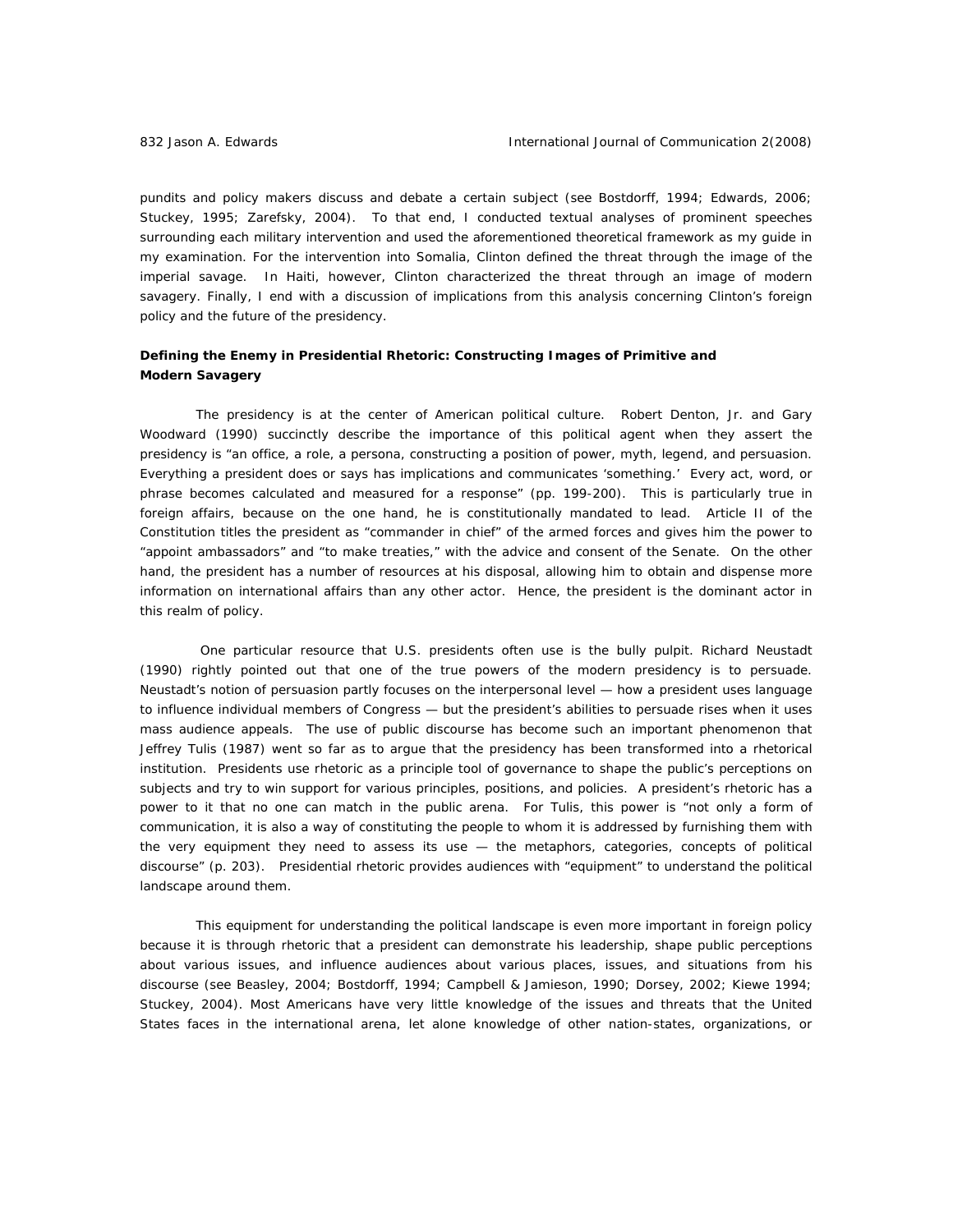groups. The world can be a bizarre and scary place for many (Kuusisto, 1998). They count upon the president to offer a semblance of order to the world around us, and it is through the use of language that presidents convey that sense of order. It is through rhetoric that presidents can inform the populace of what goes on in the international arena. It is through presidential rhetoric where many come to understand the outside world. Thus, rhetoric becomes a primary instrument for presidential foreign policy.

Presidential speech-making on foreign policy functions in at least two important ways. Generally, presidential foreign policy rhetoric serves two broad functions. First, a president's foreign policy discourse can shape the political reality of foreign affairs. Murray Edelman (1988) noted that language is a "key creator of the worlds people experience" (p. 103). People do not experience specific events, but experience the language of events. This is not to say that specific situations and contexts do not influence a speaker, but it is the language used to discuss various ideas and situations that create and connect people to various "worlds." In international affairs, American presidents are the most prominent speakers and they use language shapes the publics understanding of the world around us.

The ability to create and shape political reality comes through the president's power of definition. David Zarefsky (2004) argued that political realities are not "given," but rather are constructed from a variety of possibilities. In foreign policy, because they have the most knowledge of foreign affairs, along with extraordinary political power and speak with single voice, presidents have the ability to define how issues, ideas, and situations are viewed. This does not mean that when presidents define the reality of American international relations it will resonate with everyone. Nevertheless, the president's prominence within American politics gives him the power to shape how foreign policy is viewed and understood.

A second function of presidential foreign policy rhetoric is that it is didactic. Edwin Hargrove (1998) argued the first task of presidential leadership is to:

teach reality to publics and their fellow politicians through rhetoric . . . Teaching reality involves the explanations of contemporary problems and issues, but at its best, must invoke and interpret the perennial ideals of the American national experience as expressed in the past and the present, and as guides for our future. (pp. vii-viii)

Teaching reality to the American public involves telling it stories about distant countries, little known cultures, and abstract values (Kuusisto, 1998). A president's discourse on foreign policy imparts a reality that outlines a symbolic universe of allies and adversaries. In this universe, the United States is the defender of civilization through the promotion and protection of its values. A violation of this order by an adversary — an attack against the United States, one of its allies, or against innocents — threatens that order. Once a president declares that such a danger exists then it becomes universal — a threat against civilization itself — and needs to be countered, possibly with military intervention (Bates, 2004; Butler, 2002; Ivie, 1980, 1982; Procter, 1987). To fully demonstrate how this enemy violated America's foreign policy order, presidents shape the "other" through articulating images of savagery in defining a particular enemy (Lebow, 2000).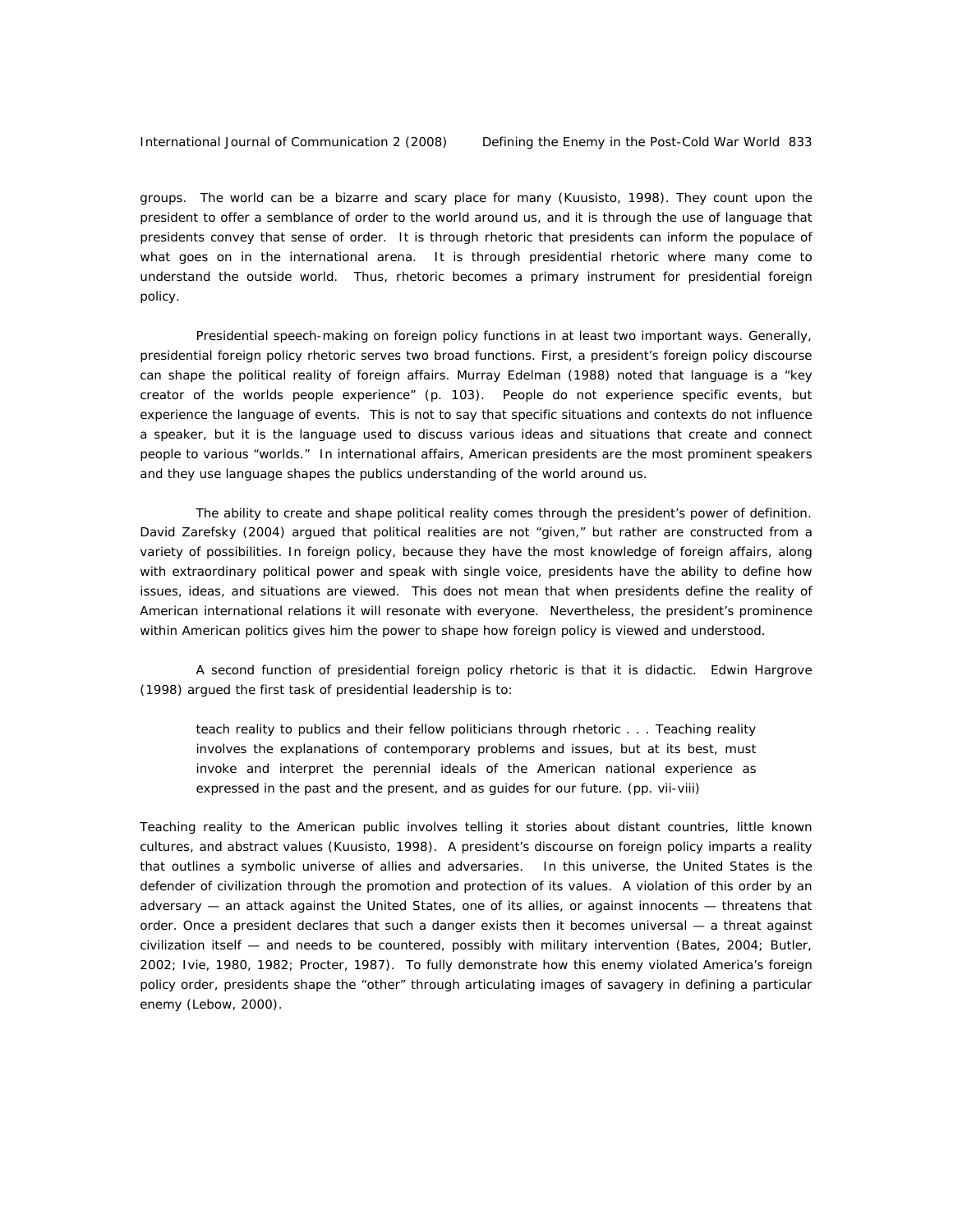Through extensive study, rhetorical scholars have determined that presidents have used two forms of savage imagery to depict America's enemies: the primitive or imperial savage and the modern savage. The former is characterized as "a primitive society, an image of a decentralized enemy, a culture rather than an evil individual or government" (Butler, 2002, p. 18). The imperial savage consists of a particular people or culture instead of a central government or leader. The enemy agent in question is primitive because there are no real discernible signs of civilization (i.e., no functioning government institutions or structure).

Using images of primitive savagery has a long history within the United States, primarily in portrayals of Native Americans. Political leaders, the media, and popular culture have depicted Native Americans as being "emblematic of chaos" who were "living without government," leading lives that were freed from the "restraints of family, church, and village," but engaged in acts of "incest, cannibalism, devil worship, and murder" (Rogin, 1987, p. 45). According to this argument, Native Americans were devoid of any semblance of civilization. Consequently, native peoples needed to be "civilized," which entailed various paternal relationships in which the U.S. government declared the tribes as "wards" while the government was their "guardian." According to the government, these relationships could help move Native Americans from the habits of barbarism to the habits of civilization (Rogin, 1987). The implication of this discourse was that it supplied ample justification for the government's forced removal of indigenous peoples, along with the rape, torture, and murder of tens of thousands.

Eventually, America's leaders started using images of primitive savagery to shape the enemies we face in foreign policy (see Bass & Cherwitz, 1978; Coles, 2002; Merk, 1963; Stephenson, 1995; Winkler, 2002). For example, President McKinley and his supporters used this image of savagery to justify America's conquest of the Philippines. John Butler explained that American politicians depicted the Filipinos as a barbarous, primitive race that could not understand the advantages of civilization. They were "primitive savages caught within a pre-modern condition, aimlessly moving in no practical direction" (Butler, 2002, p. 19). Because of their inability to understand civilization, Filipinos had no opportunity to evolve. Therefore, they required the help of the United States, just as Native Americans did, to put them on the path to an evolved order. However, this form of savage imagery was largely unused by American presidents in foreign policy during the 20th century. Instead, presidents manufactured enemies through the image of a modern savage.

A modern savage is represented as a particular leader or a government perpetrating acts of aggression against the civilized order, which includes deeds against the United States, one of its allies, or the savage agent's own population. In the vast majority of military interventions, the president defines the enemy as modern (Campbell & Jamieson, 1990; Ivie, 1974, 1980, 1982, 1987). This enemy is "modern" because it is a "centralized evil agent selfishly pursuing his or her goals without a regard for the nation's people" (Butler, 2002, p. 13). This evil agent has a "level of cultural sophistication that is threatening to western culture" (Butler, 2002, p. 14). In other words, the modern savage has some semblance of civilization that is *visible* through its working governmental structure anchored by institutions. However, this agent is *savage* because it is bent on subjugating its foes by force of arms. The discourse used to depict this enemy dehumanizes him, making the agent appear irrational and evil. If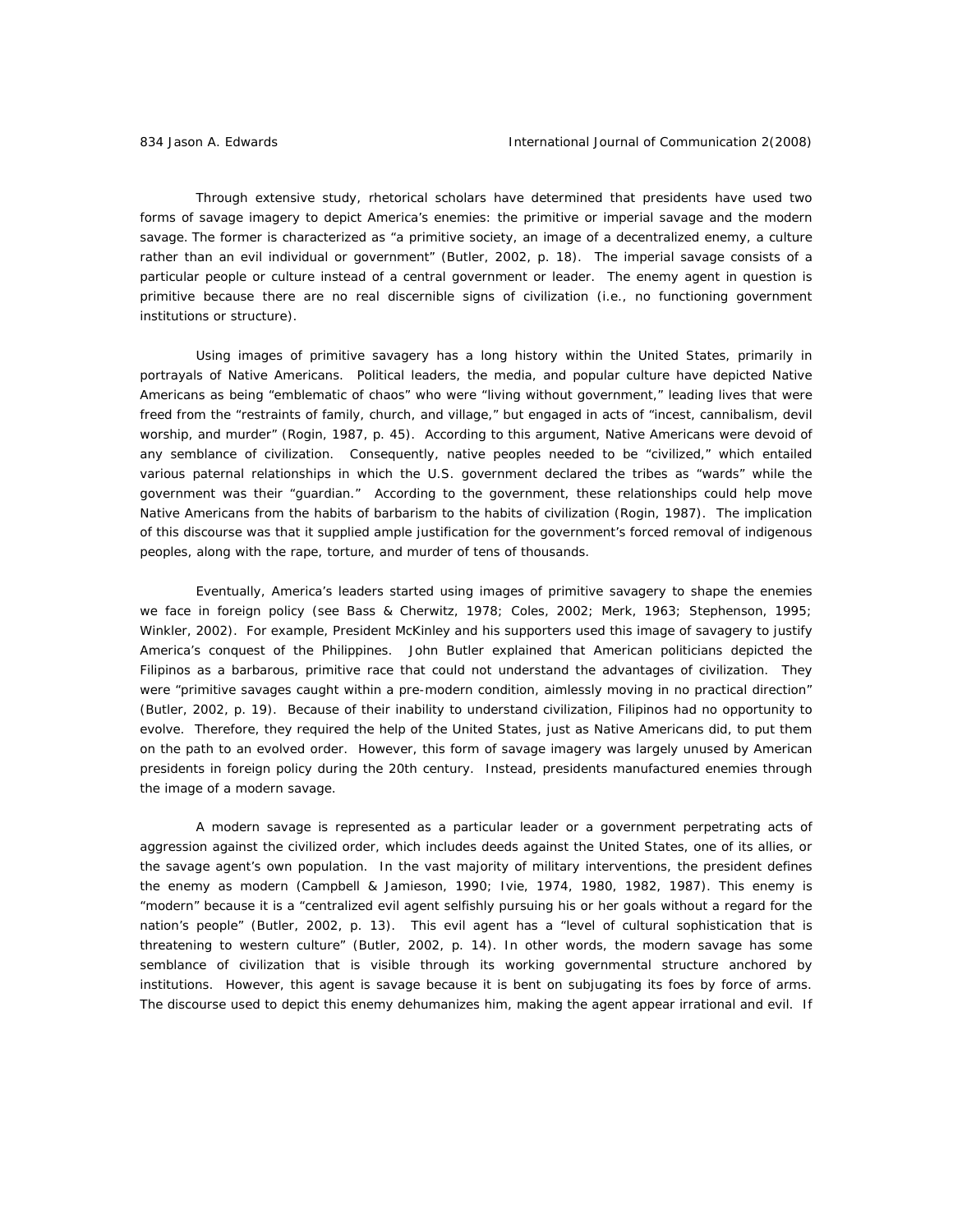the enemy is irrational, then it has the propensity for unchecked aggression against America's civilized order. Therefore, it must be defeated.

Now to create these images of savagery, rhetors employ various *topoi* or specific lines of argument, which Robert Ivie referred to as "decivilizing vehicles." These vehicles are rhetorical conduits that describe the enemy itself and/or the particular acts of the savage (Ivie, 2004). These *topoi* are used to articulate "the key contrastive features distinguishing civilized from savage agents while synthesizing several dimensions of meaning into an integrated threat" (Ivie, 2004, p. 79). In other words, decivilizing vehicles shape the savage agent as a negative force while implying the United States as a force for good.

There are two contrastive features a rhetor may utilize to demonize the enemy. First, rhetors may use derogatory terms such as referring to an adversarial agent as a "terrorist," a "murderer," a "barbarian," a "thug," a "dictator," and/or a litany of other names. Second, the president may accuse the agent(s) and their forces of specific acts of aggression such as arson, forced migration, rape, or murder. By delineating these actions, his rhetoric demonstrated the true savage nature of the enemy with the implication being that no civilized agent, especially the United States, would commit the wanton rape, torture, and murder against anyone, let alone innocents. Thus, people who commit such acts must be savages.

Cultivating an image of the enemy serves three functions. First, the use of decivilizing vehicles literalizes the enemy. The enemy, who has been constructed as savage, actually appears as a savage in the minds of the audience (Bates, 2004; Ivie, 2004). Second, the use of those decivilizing vehicles strips away any qualities of civilization attributable to the agent, making it untenable for audiences to identity with that enemy. When the adversary is rhetorically contrasted with the United States, this description gives the appearance of American superiority. Finally, cultivating an image of the "other" helps the president rally public support for his decision to intervene through forces of arms (Bates, 2004; Edelman, 1988). Constructing an enemy provides a focal point for the public to direct their anger. A specific enemy, typically, supplies the motive for America's use of force.

#### *Defining the Enemy in Somalia and Haiti*

 From the moment Clinton entered office, he spoke of a new threat environment. In this new era, threats to the United States would be composed of "ancient hatreds and new plagues" that involved "bloody ethnic, religious, and civil wars . . . weapons of mass destruction . . . hunger and disease . . . malignant neglect of the global environment . . . and terrorism" (1993a, p. 1). The problems that Clinton confronted were transnational, complex, diverse, and diffuse; making the international environment he faced just as dangerous the Cold War. In this complicated atmosphere, there were specific circumstances when Clinton resorted to military intervention. These situations gave the president the opportunity "to characterize the circumstances compelling action" (Campbell & Jamieson, 1990, p. 107).

In the next two sections, I outline how Clinton crafted the depiction of America's adversaries in Somalia and Haiti. I focus on the words and phrases Clinton used to characterize America's foe. When taken together, these words and phrases paint a picture of a primitive and modern savage.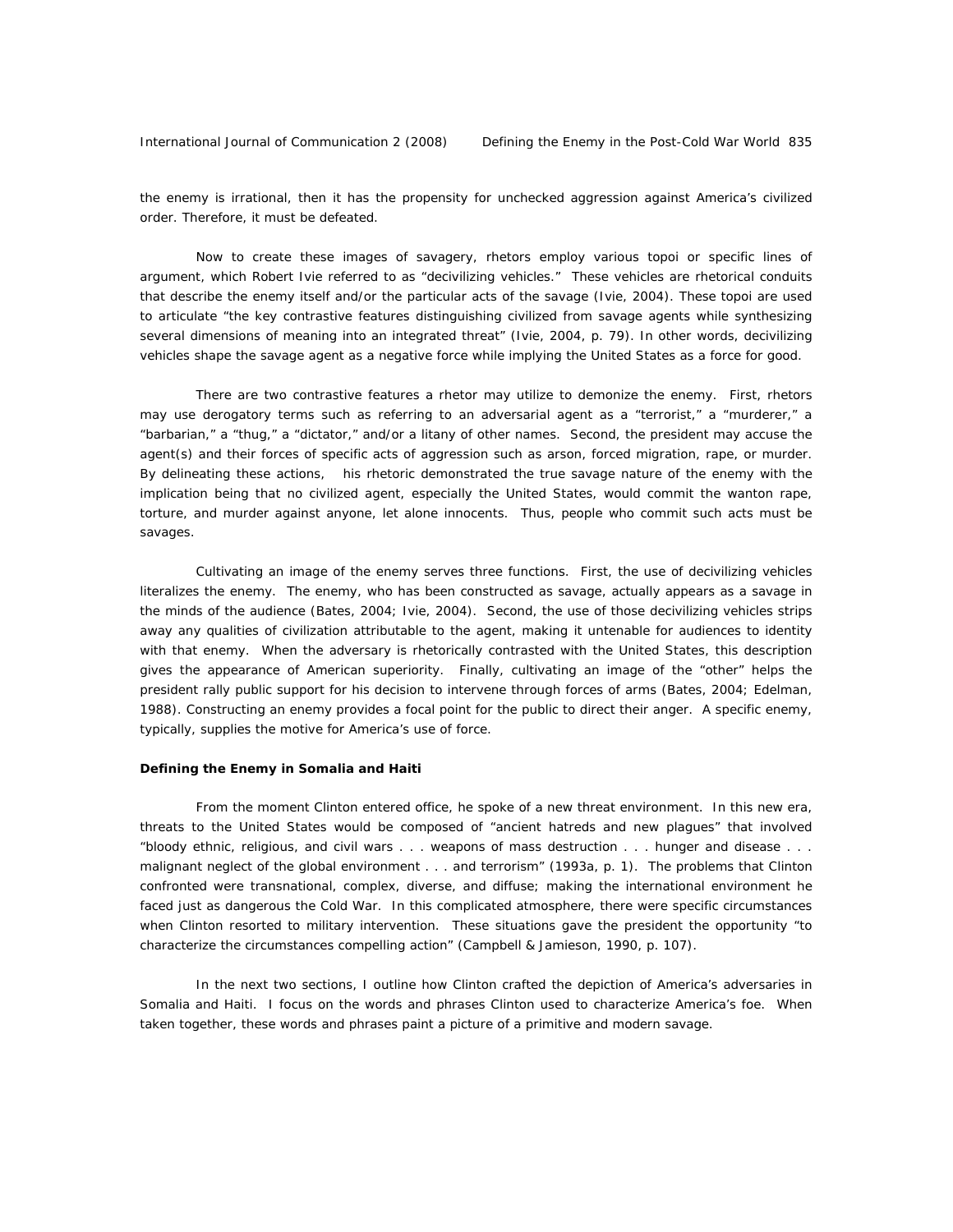#### *Constructing the Primitive Savage: Somalia*

Clinton inherited the Somalia situation from the previous Bush administration. The Somalia crisis began in 1988 as the civilian government under Siad Barre, Somalia's leader since 1969, was overthrown in a coup. Barre's overthrow left a power vacuum that soon resulted in civil war and a humanitarian crisis (Besteman, 1992; Butler, 2002). By the fall of 1992, almost a half a million Somalis had died from armed conflict or starvation. The United Nations had attempted a relief mission for Somalia, but it could not complete its mission because of the ongoing violence within the country. The inability to fulfill its humanitarian mission led the UN Security Council, with the support of the United States, to order a new UN humanitarian mission where the United States would provide the lead in creating security for the country (Hirsh & Oakley, 1996). In December of 1992, President George H.W. Bush assigned 25,000 military personnel to help carry out the relief mission.

At first, the operation appeared to progress well in Somalia. So well, that when Clinton welcomed American troops home in May of 1993, he declared the Somalia intervention as a "mission accomplished" (1993b, p. 565). However, from June to October 1993, American and UN forces came under ferocious attacks by Somalis, for the most part under the direction of Somali General Mohammed Aideed. The largest attack on American forces came on October 4, 1993, causing the death of 18 Army rangers, injuries to scores more, and capture of Army helicopter pilot, Michael Durant. Americans were stunned by the images of American soldiers being dragged through the streets of Mogadishu and pressure mounted upon the administration to withdraw American ground forces. On October 7, 1993, Clinton announced a plan to temporarily continue the Somalia operation to stabilize the country, but indicated the United States would remove its forces by the end of March 1994 (Dauber, 2001).

Throughout the conflict in Somalia, Clinton defined America's adversary as a primitive savage in two ways. First, his enemy construction was made through vague labels and amorphous terms. For example, he characterized the Somalia belligerents as "warlords," (1993b, p. 566; 1993c, p. 840) "armed gangs," (1993c, p. 840) a "small minority of Somalis" (1993c, p. 840) and "the people who caused much of this problem" (1993d, p. 1703). From this rhetoric, three items should be noted. Initially, using these terms invited the audience to see that no visible sign of civilization could be found in Somali society and among the "people who caused much of this problem." Rather, ambiguous and amorphous terms such as *warlords*, *armed gangs*, and *merely a people* projected an image of a nation engulfed in lawlessness and chaos. The term "warlord" evokes memories of those who dominated the feudal ages of Europe, Russia, Japan, and China, not leaders of a nation-state at the end of the 20th century. Calling those who caused this chaos "warlords" and "armed gangs" further implied there was no governmental authority to stop these belligerents. The president implicitly defined Somalia as a premodern civilization unable to rein in the belligerents and achieve self-rule without help from the United States and the international community. Moreover, as chaos reigned supreme within Somalia, the problems emanating from this African nation were a microcosm of the larger threats the United States faced in the post-Cold War world. By Clinton defining Somalis as primitive savages, he gave the impression the African nation could not survive without international intervention; without some semblance of "civilized" intervention the underlying implication was that Somali society would further devolve into anarchy.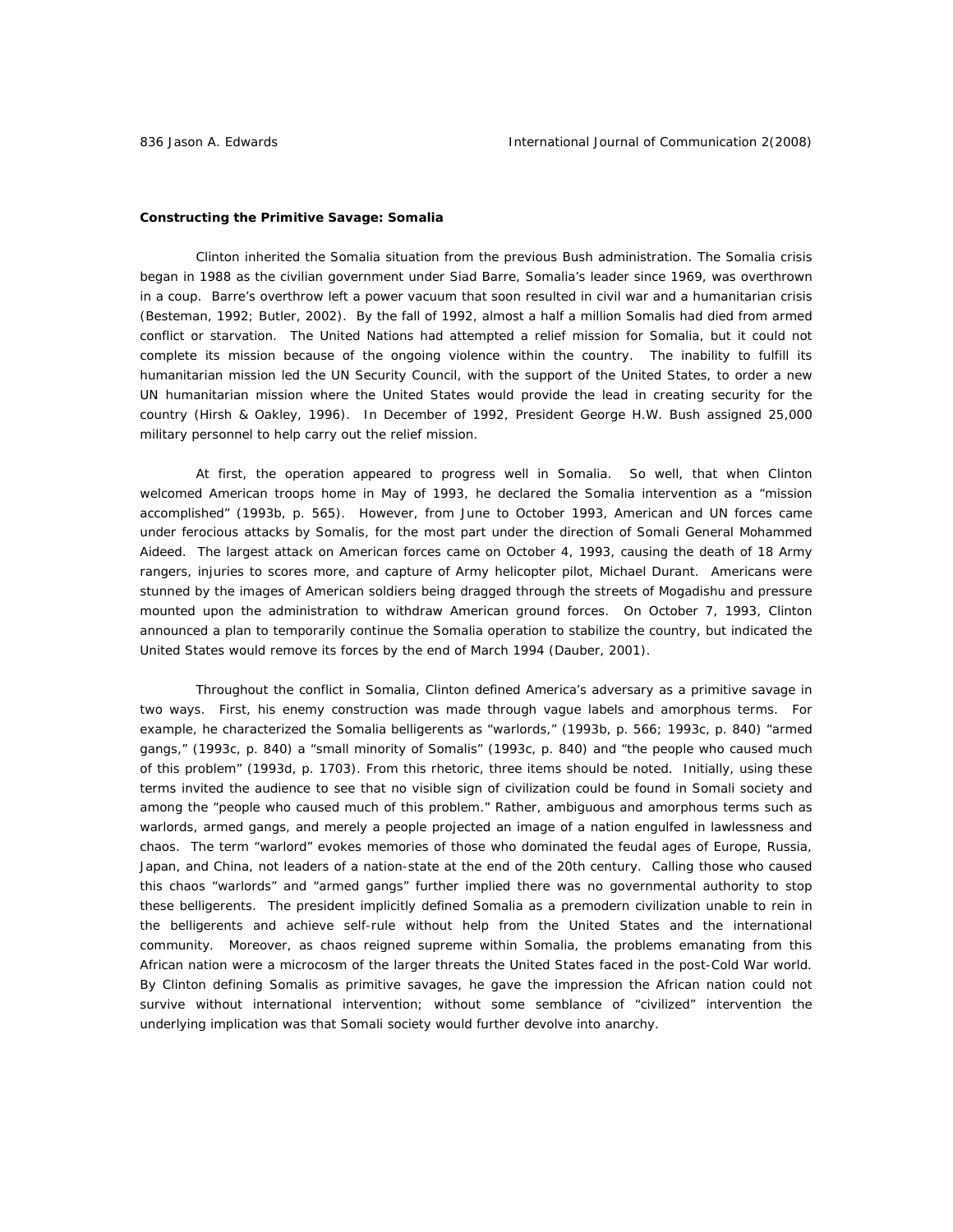Another item to note is that Clinton's enemy construction was qualitatively different than that of his Cold War predecessors. During the Cold War, presidents focused their rhetorical attention upon a central enemy agent, typically the Soviet Union, which became the focal point of American action. While Clinton did not blame one specific agent for Somalia's problems, his depiction of the Somali enemy was similar to the Filipino antecedent at the turn of the 20th century. At that time, American rhetors depicted Filipinos as a barbarous race incapable of maintaining a democratic form of government. Americans in the Philippines battled an insurgency that had no centralized authority. According to Senator Albert Beveridge and President McKinley, the Philippines were a premodern civilization in which Filipinos were not "fit" to govern themselves. Hence, they needed the assistance of the United States to aid in their evolution (Butler, 2002; Drinnon, 1980). Clinton reintroduced this enemy depiction into the presidential lexicon. The president argued that the enemy in Somalia was not a centralized agent, but an entire premodern civilization. By implication, the Somalis needed American assistance to help them become civilized. Furthermore, reintroducing this imperial antecedent into presidential foreign policy discourse broadened the rhetorical options Clinton and his successors had available to define adversaries in the post-Cold War world.

Finally, Clinton's vague language made it more difficult for the public to directly pinpoint who was responsible for the daily threats to American and UN soldiers, rhetorically undercutting the ability to rally public support for an intervention. It is much easier to envision rallying support to deal with a centralized enemy than an amorphous one. Cherwitz and Zagacki (1986) noted in their study of presidential crisis rhetoric, "whether or not presidents take military action, the very act of discoursing allows rekindling of ideological fervor and use of this fervor to rally public opinion around a central issue" (p. 318). A "central issue" of an armed intervention is stopping the enemy and its belligerency. A centralized agent allows a president to focus on a clear and specific enemy that can be vanquished. However, Clinton's use of ambiguous imagery gave the public no focal point, no chance to kindle the "ideological fervor" and support of the vanquishing of a clearly defined enemy. A chaotic enemy provided little to no rhetorical grounds to make the case for continuing the intervention, especially after the debacle on October 4. Simply put, the president's discourse made it difficult for him to gain any public support to finish the job in Somalia.

Aside from the president's ambiguous use of language to define the Somali enemy, Clinton also eschewed the use of de-civilizing vehicles to label the agents responsible for the killing and destruction in Somalia. Rather, his description of the situation in Somalia dealt with the *results* of the atrocities committed by the "warlords." For example, Clinton stated that these "warlords" created a chaotic scene where "over 350,000 Somalis already had died in a bloody civil war, shrouding the nation in famine and disease" (1993c, p. 840). These agents of evil created a civil war that brought an "agonizing death of starvation, a starvation brought on not only by drought, but also by the anarchy that then prevailed in that country" (1993d, p. 1704). The armed gangs were "determined to provoke terror and chaos" and to stop the vast majority of Somalis "who long for peace" (1993c, p. 840) from enjoying stability and security. The president's discussion of the aftermath of Somalia's civil war portrayed the African nation as a place of anarchy. The famine and death caused by the civil war — the situational chaos — provided a primary justification for maintaining an American intervention. The logic of Clinton's rhetoric was that the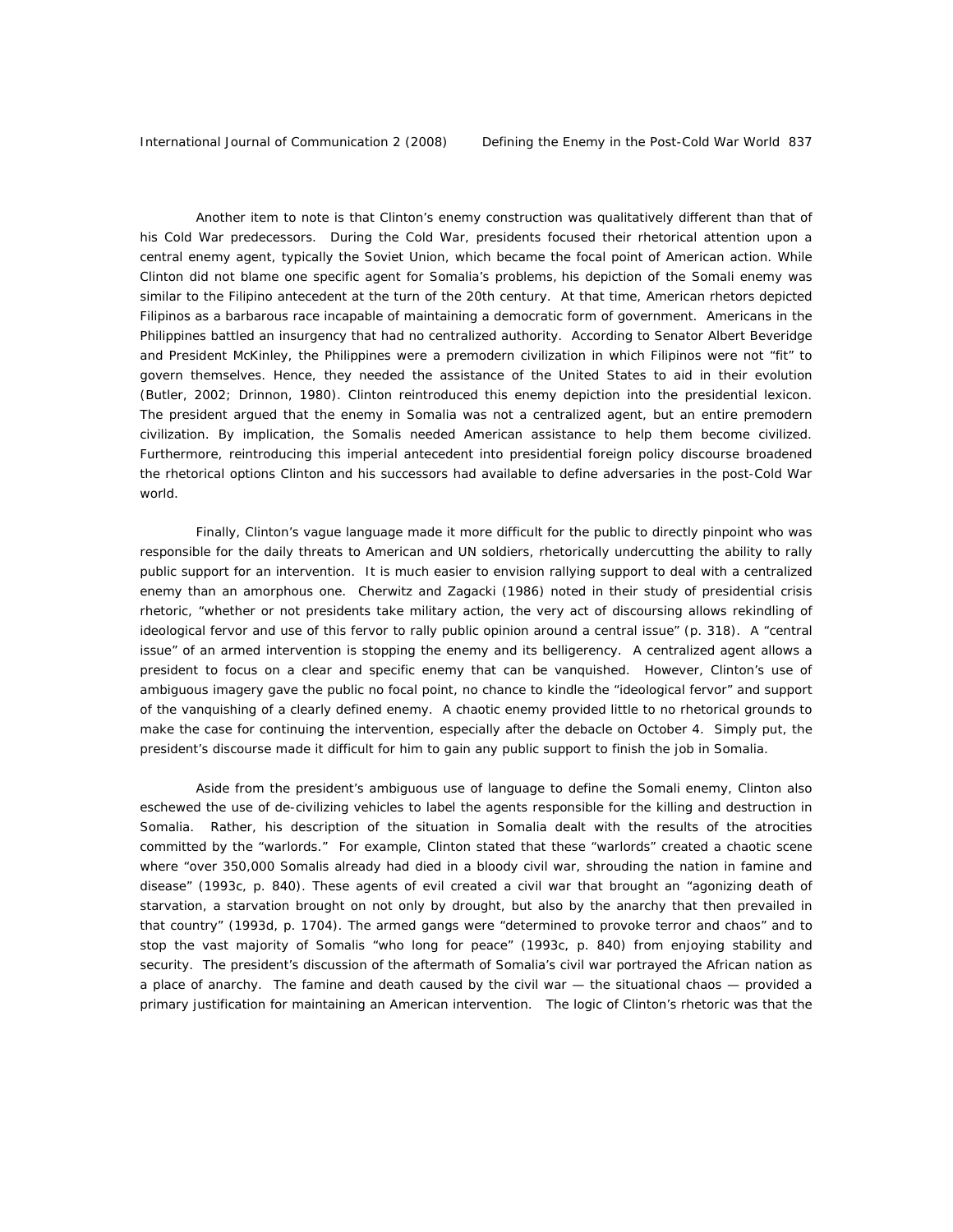chaos in Somalia had to be managed and curtailed, lest it spread to other places and endanger American interests in the Red Sea region.

Clinton's use of scene was a curious one. I say so because, typically, presidents highlight the specific actions of the agent, not scene, as a line of argument for deploying U.S. forces to a particular area of the world. Only in one other form of military intervention, "rescue missions," scene has been theorized as an important form of *topoi*. Procter (1987) argued that presidents who use rescue mission rhetoric do not assign blame to the savage agent. Rather, blame is assigned to the scene. Procter went onto argue that the scene infuses the savage agents with qualities of lawlessness, violence, and lack of control. Therefore, in "rescue mission" rhetoric, controlling a chaotic scene, not defeating an enemy agent, becomes the purpose for military intervention.

Considering that scene is already an important line of argument for presidents in discussing "rescue missions," I suggest that controlling a chaotic scene can also be a rhetorical *topos* for painting an enemy as a primitive savage. Butler (2002) asserted that the imperial savage is a decentralized enemy, either a people or a culture; however, he never emphasized how a rhetor may create such an image. As I noted earlier, presidents traditionally construct enemies through the use of decivilizing vehicles, consisting of two kinds of contrastive features, which dehumanize the enemy. Clinton's discourse revealed that another contrastive feature to add in constructing the enemy "other" was scene. The qualities of the chaotic scene of Somalia — famine, death, refugees, homelessness, anarchy — became native attributes to the citizens of that nation. Controlling the chaotic scene, not the defeat of a diabolical foe, became the purpose for American intervention. By intervening, the U.S. could stabilize the situation and bring the chaos under control.

Ultimately, Clinton manufactured an image of primitive savagery to depict the Somali belligerents. His discourse also implied that Somalia was a backward, lawless society that was a possible threat to America's symbolic order. At the same time, his use of imperial savage imagery broadened the rhetorical arsenal that presidents use to reconstruct the threat environment in the post-Cold War world. Clinton's use of this imagery expanded our understanding of this discourse frame. In constructing the adversary in Haiti, Clinton turned to the more familiar lines of argument of modern savagery.

#### *Defining the Modern Savage: Haiti*

 Clinton inherited an unresolved situation in Haiti from the Bush administration. In December 1990, Haiti conducted its first free and fair election in which Jean-Bertrand Aristide, a young Catholic priest, became the first democratically elected president of Haiti (Kuypers, 1997). However, nine months later on September 30, 1991, Haiti's military leaders overthrew Aristide and imposed a military dictatorship. President Bush immediately condemned the coup and issued an executive order declaring a trade embargo, but Bush took a cautious position with regard to intervention in the Caribbean nation. He negotiated with Haiti's military through the Organization of American States (OAS) in hopes that the organization could put pressure on the military junta to leave the island and restore Aristide peacefully.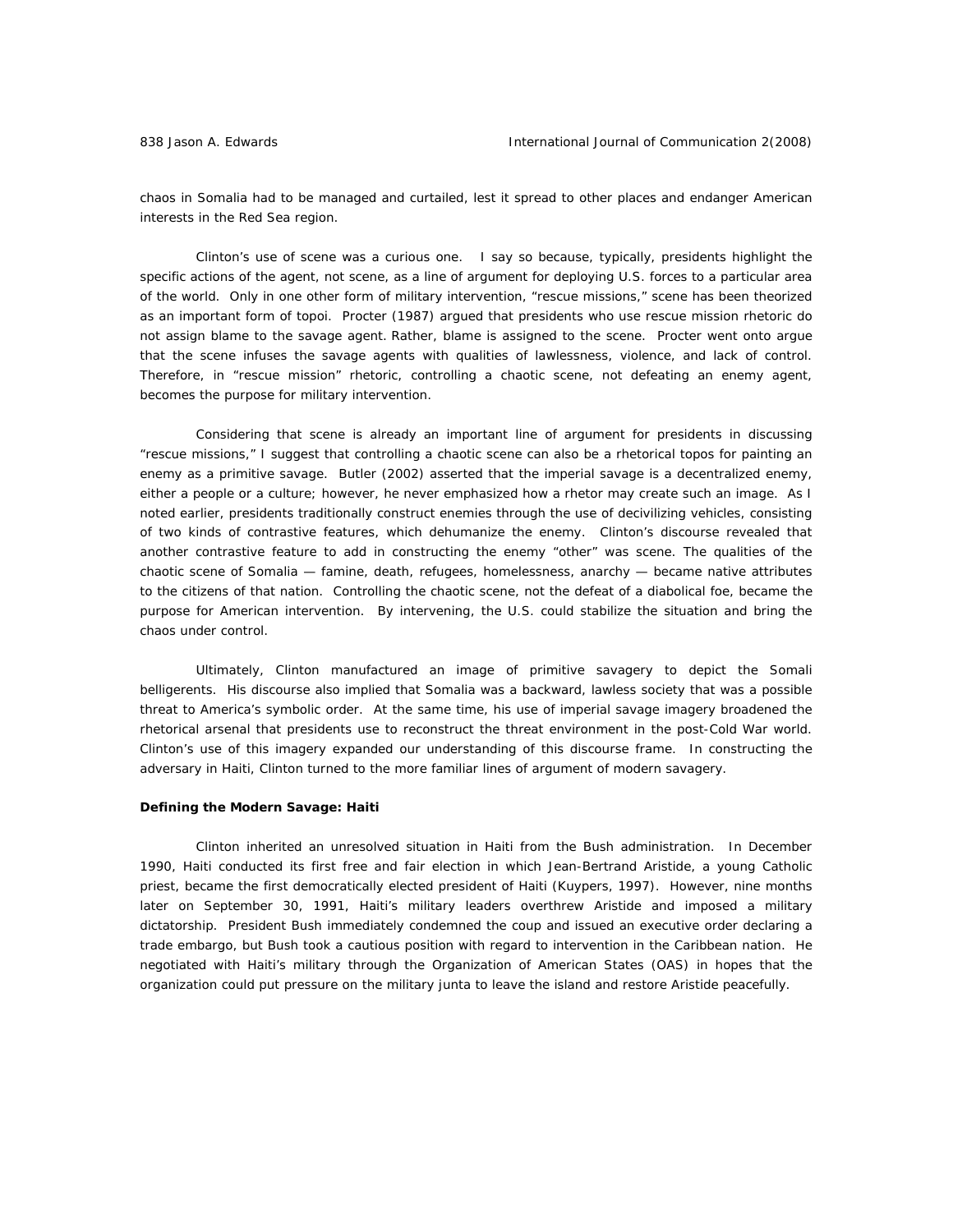Over the next few months, Bush continued his policy of trade sanctions, but also received pressure from various interest groups and states to take greater action because of the massive refugee exodus from the island. More than 50,000 people attempted to leave the island nation over the next year or so. When Clinton became president, he largely continued the policies of his predecessor. Finally, in July 1993, Aristide and General Raoul Cédras, the Haitian military junta leader, reached an account, what became known as the Governors Island Agreement, where the military promised to step down from power by the end of October 1993 and allow Aristide to return to power. The United States' part in the agreement would be that it would help with a massive aid package to rebuild the country and the American military would train a Haitian civilian police force that would provide security for the country.

That plan was put on hold when, on October 11, 1993, the *USS Harlan County,* carrying American and Canadian military trainers, was not allowed to dock in Port-au-Prince. Armed junta supporters lined the docks of Port-au-Prince protesting the American landing. The American and Canadian military personnel were lightly armed and because of the impending danger caused by junta supporters, the *Harlan County* returned to the United States (Hyland, 1999). Clinton blamed the Haitian military for "reneging" on the agreement. According to the president, Haiti's military leaders wanted to "cling to power for a little bit longer," thus, the trainers were not allowed to land in Haiti. In essence, the *Harlan County*  crisis killed the Governors Island Agreement.

 Over the next year, Clinton rhetorically remained committed to restoring Haiti's democracy. In July 1994, the United States persuaded the UN Security Council to pass a resolution authorizing the use of force to compel the return of Aristide (Hyland, 1999). The following month Clinton decided to prepare for an invasion of Haiti to restore Aristide to power. Finally, on September 15, the president used a national address to announce his plans for Haiti. The president declared that the United States had exhausted all diplomatic efforts, yet the situation had not been resolved. Subsequently, Clinton warned Haiti's military leaders that they must leave the country or be prepared for an American invasion.

In justifying American military action in Haiti, Clinton (1994) defined the enemy as the epitome of a modern savage. The president laid the blame squarely on the shoulders of "Haiti's dictators, led by Raoul Cédras" (p. 1558). These dictators controlled "the most violent regime in our hemisphere" (p. 1558). They have created a "reign of terror" and must "bear full responsibility" for the death and destruction they caused (p. 1558). Clinton went further to cultivate the modern savage image by enumerating the atrocities committed by Cédras and the junta. The president stated that Cédras's military conducted operations involving "executing children, raping women, killing priests" (p. 1558). Moreover, the Haitian dictator's "reign of terror" involved murdering "innocent civilians," crushing "political freedom," and plundering "Haiti's economy" (p. 1558). Those who resisted the junta were "beaten and murdered," and ultimately, the military government "launched a horrible campaign of rape, torture, and mutilation. People starved, children died, thousands of Haitians fled their country, heading to the United States across dangerous seas" (p. 1558).

Now Clinton's depiction of the enemy and the atrocities committed bring several items of note for the reader. First, notice the president's language was a mixture of both the past and present tense. Using both tenses demonstrated a continuum of action taken by the Haitian dictator. In other words, Cédras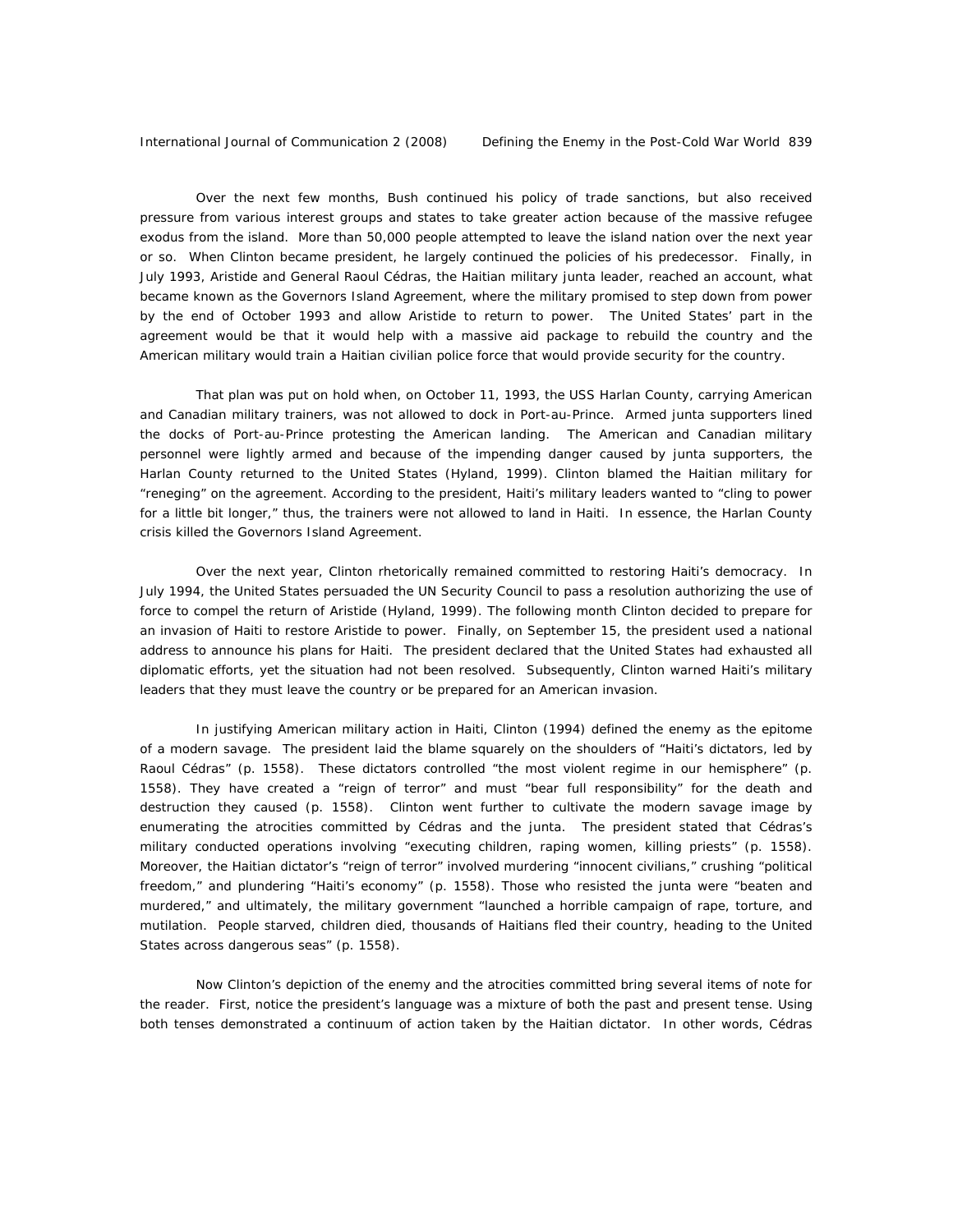and the junta committed and continued to commit acts that were best understood as a "reign of terror." According to Clinton, Cédras "launched" campaigns of terrors where people "starved," "died," and had "fled" the country. These atrocities continued into the present with a campaign of "executing," "raping," and "killing" innocent civilians. The president's stark and active language gave the impression that Cédras's campaign of terror was ongoing; something that needed to be stopped immediately, lest thousands of people be left to suffer. Clinton's language invited the audience to see the Haitian threat as an imminent crisis that could spread and spill over onto American shores if immediate action was not taken.

 Additionally, Clinton's depiction of the enemy made, in Burkean terms, Cédras a centralized pollutant in America's symbolic universe. According to Burke (1961) all people organize their lives through a symbolic order and a specific hierarchy. If something occurs that contradicts that order, then it becomes polluted and needs to be purified in some way. Typically, the pollution is removed by assigning guilt to a responsible party. Blame is assigned in two ways: mortification or victimage. Mortification is an assignment of guilt to oneself. Victimage is assigning guilt to someone else. This assignment of guilt helps to purify the pollution from the order and restore equilibrium.

Similarly, U.S. presidents create a foreign policy universe through their language, with the United States being at the top of its hierarchical order. When an agent commits acts of aggression, especially within the U.S. sphere of influence, it violates America's symbolic order, creating a pollutant that must be removed. According to Clinton, Cédras was to blame for the atrocities within Haiti. Cédras violated America's symbolic order by ordering atrocities committed in America's backyard, resulting in the killing of innocent civilians, as well as an exodus of thousands of refugees which threatened America's coastline. By placing the blame for Haiti's plight upon the shoulders of Cédras, Clinton laid the groundwork to expunge the "pollutant" from America's foreign policy hierarchy. Through military intervention, the United States could fully remove the pollution and restored stability to its symbolic universe.

This centralized, organized, and modern savage became a clear and distinct focal point for the U.S. military response. The president could specifically point to Raoul Cédras as the culprit for Haiti's problems as well as someone who had become a threat to American national security. By cultivating the image of a central enemy figure, the president laid the groundwork for a military intervention where the mission was clear. A clear mission and a clear enemy make the public more apt to support a president's call for military intervention into another state.

Moreover, Clinton's discourse made it difficult for anyone in the audience to identify positively with the Haitian general. In exploring how George H.W. Bush constructed the image of Saddam Hussein, Bates (2004) observed that in order for a person not to see Saddam Hussein as a savage, s/he must argue that violations of international law, aggression against a sovereign state, and the murder of children are the not the acts of a savage" (p. 454). Correspondingly, Clinton made Cédras synonymous with a modern savage. By delineating the "reign of terror" the Haitian leader had launched against his citizens, Clinton's language stripped him of any civilized identity he might have possessed, making it impossible to identify him as anything but a savage. The implication being that the audience was left with the choice to support America's intervention into Haiti.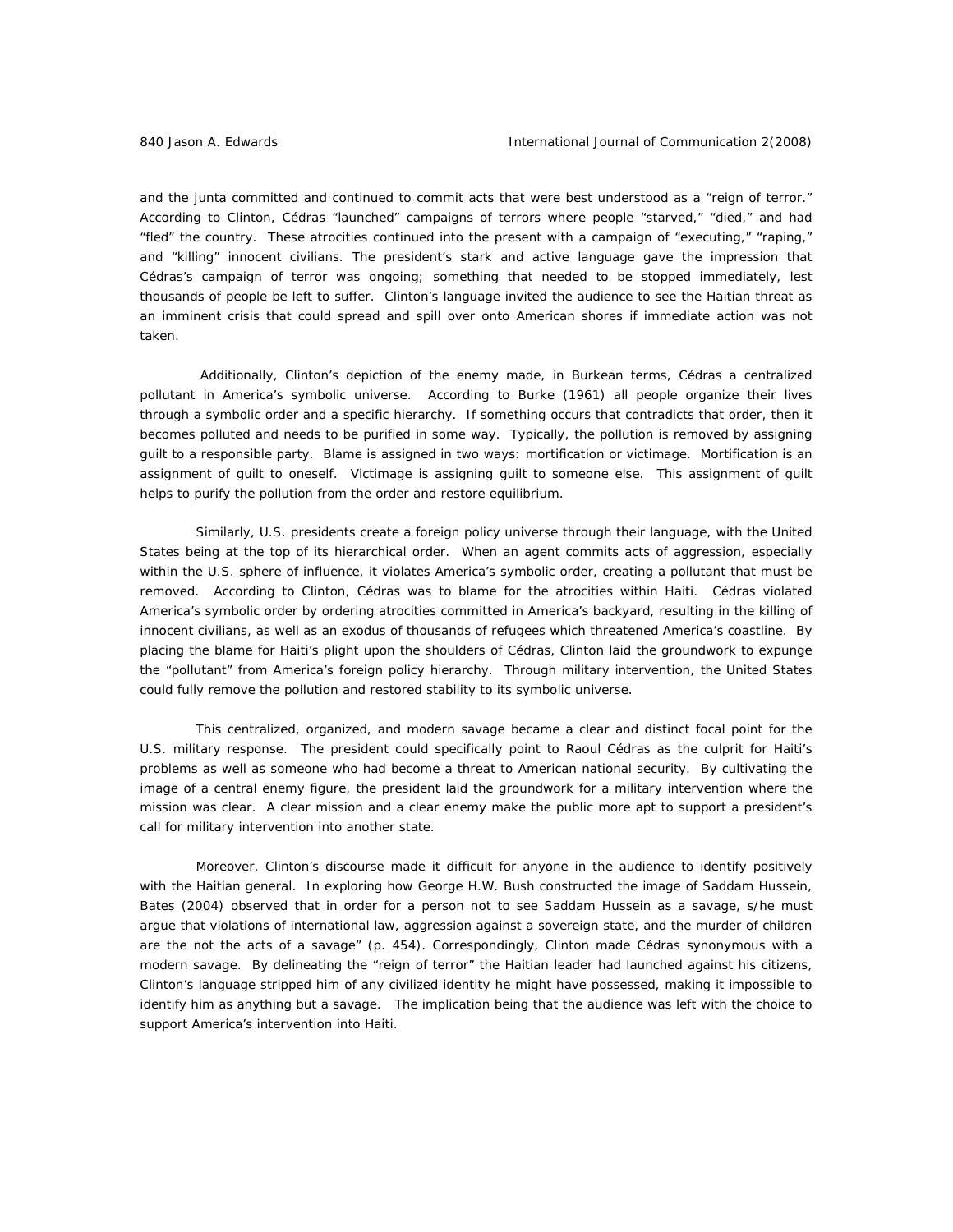Fifth, note the difference between Clinton's enemy construction for Haiti when compared with Somalia. The primary difference between the two interventions was that the president eschewed the use of decivilizing vehicles when discussing Somalia. Instead, he emphasized the chaotic scene within Somalia, instead of a particular agent. The American mission in Somalia was to stabilize, as best it could, the chaotic scene, not remove the root troubles within the nation-state. By contrast, Clinton's Haiti discourse emphasized the culpability of a savage agent. Cédras's "reign of terror," according to Clinton, was premeditated, and planned. It was a created chaos. As a result, the agent, Cédras, became the motive force for an American intervention in Haiti, where the mission was to remove the ruling junta, restoring stability to the island nation.

Finally, Clinton's use of modern savage imagery in Haiti continued a long-standing tradition of presidents using similar lines of argument. As Windt (1973) put it, "the lines of argument a President chooses come from the office of the presidency and from tradition." They "rely on lines of argument that other modern presidents have used in similar situations" (pp. 6-7). President Clinton's rhetorical construction of the threat in Haiti was similar to previous presidents who utilized similar lines of arguments to depict modern foes such as the Soviet Union, Manuel Noriega, and Saddam Hussein. The president's discourse maintained continuity with this rhetorical past.

#### *Implications*

 In this essay, I investigated and analyzed how Bill Clinton crafted the representation of America's foes in a post-Cold War world. I argued that Clinton utilized two different forms of savagery to depict America's adversaries in Somalia and Haiti. The president, unlike his Cold War predecessors, did not have the luxury of a monolithic enemy around which he could organize his foreign policy discourse. To deal with the post-Cold War threat environment, Clinton expanded the rhetorical options he had to construct America's adversaries. He reintroduced the use of images of primitive savagery into a president's rhetorical arsenal. For the president, using both images of savagery assisted in navigating American foreign policy through a complex, post-Cold War threat environment. Overall, this investigation leads me to three implications concerning Clinton's foreign policy discourse.

 First, an analysis of Clinton's discourse expands our ideas about how we theorize images of savagery are cultivated. As I noted at the outset of this essay, typically, images of savagery were cultivated through decivilizing vehicles. These vehicles are agent-centered. However, Clinton's Somalia discourse eschewed decivilizing vehicles and instead was scene-centered, which he also utilized in the Bosnia intervention (Edwards & Stevenson, 2006). I suggest that when cultivating an image of primitive savage presidents emphasize scene as an important line of argument to craft this image. Based on Clinton's discourse we can add this idea as another element in imperial savage *topoi*.

Second, the president's use of both images of savagery offers insight into the larger threat environment he faced. In the post-Cold War world, America's central enemy was not a particular nationstate, but was global chaos. As Kathryn Olson (2004) rightly noted, "global chaos in all its various forms, as the central foil" (p. 309). Global chaos, as Clinton understood it, was a multi-headed created that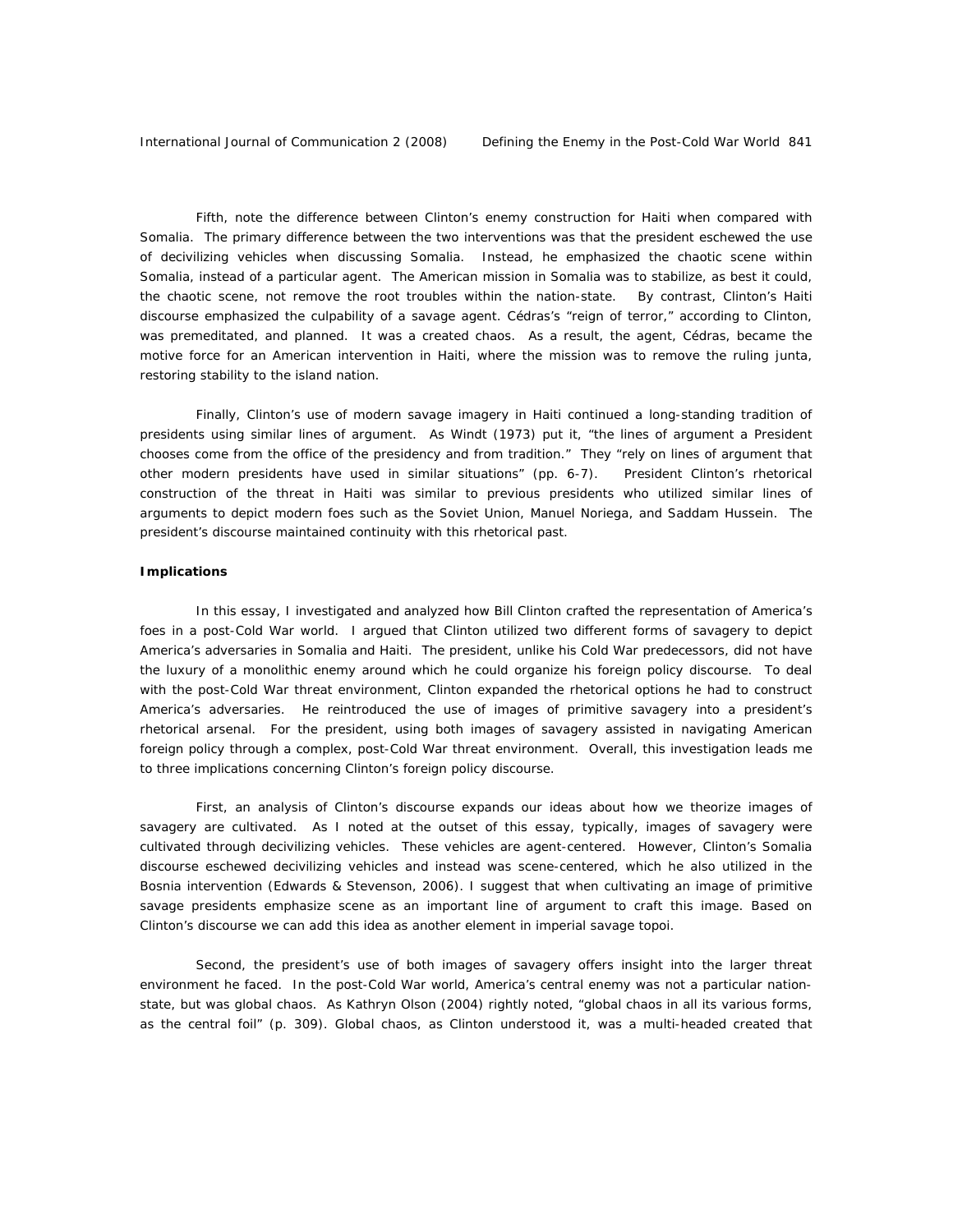shape-shifted from moment to moment. Part of this hydra was the specter of ethnic violence and rogue military states, such as Somalia and Haiti. In confronting this kind of enemy, the president could not rely on a singular rhetorical construct to shape America's adversaries. Rather, he needed adaptability and flexibility within his discourse to deal with different situations. Thus, in one sense, Clinton's discourse was "chaotic" because there was no set pattern he could rely upon, as it had been in the Cold War, to deal with an ever shape-shifting enemy. This was understandable if you consider the president's discourse in the larger frame of a threat environment underwritten by chaos. By employing both images of savagery, the president was able to define, navigate, and manage these situations.

Finally, Clinton's use of both primitive and modern savagery may have left a symbolic legacy for future presidents in terms of how they define and manage various threats. A symbolic legacy is, as Olson (2004) put it, "the symbolic frames that it makes available for reproduction" (p. 309). Surely, future American presidents will engage in the use of force and perhaps need the availability of both enemy constructs in their rhetorical arsenal. President George W. Bush's rhetoric on Iraq resembles Clinton's definition of enemies in similar ways. For example, at the outset, President Bush defined Saddam Hussein as the ultimate modern savage, a centralized agent who could use the coordination of his government institutions to cause havoc for the United States and its allies. However, once Saddam Hussein was removed from power, Bush's depictions of the enemy changed. Bush continued to lay the blame upon the usual suspects such as Al-Qaeda in Iraq, but the president also resorted to defining the Iraqi enemy in diffuse terms, as Clinton did in Somalia. One representative instance can be found in the 2005 White House document entitled "National Strategy for Victory in Iraq." In that document, the administration argued that the "enemy" in Iraq is a group of "rejectionists, Saddamists, and terrorists" (p. 5). The enemy shares an opposition to the elected Iraqi government, but otherwise has "separate and to some extent incompatible goals" (p. 5). As in Somalia, the Bush administration portrays the Iraqi belligerents as a diffuse, fragmented, uncoordinated group that causes daily lawlessness. But the fragmented, uncoordinated nature of the Iraqi enemy makes it just as "primitive" as the enemy within Somalia. Hence, you have Bush depicting America's enemies in both modern and primitive terms to manage the conflict. Considering that the threats facing the United States are not about to abate anytime soon, one may find future presidents constructing enemies in both primitive and modern terms. Future research will have to determine the extent to which these two symbolic frames are used.

As American presidents continue to face a more complex world, including the current "war on terror," there will be situations in which presidents will use symbolic forms of savagery to depict America's enemies. The use of both forms can certainly be understood as a symptom of change in American foreign policy. This research suggests that those symptoms may continue. In the future, scholars should work to unpack not only Bill Clinton's foreign policy legacy, but also the methodology with which the United States defines nation-states and groups around them. In doing so, rhetorical scholars can assuredly enable us to understand the fragmented and interdependent world in which we live.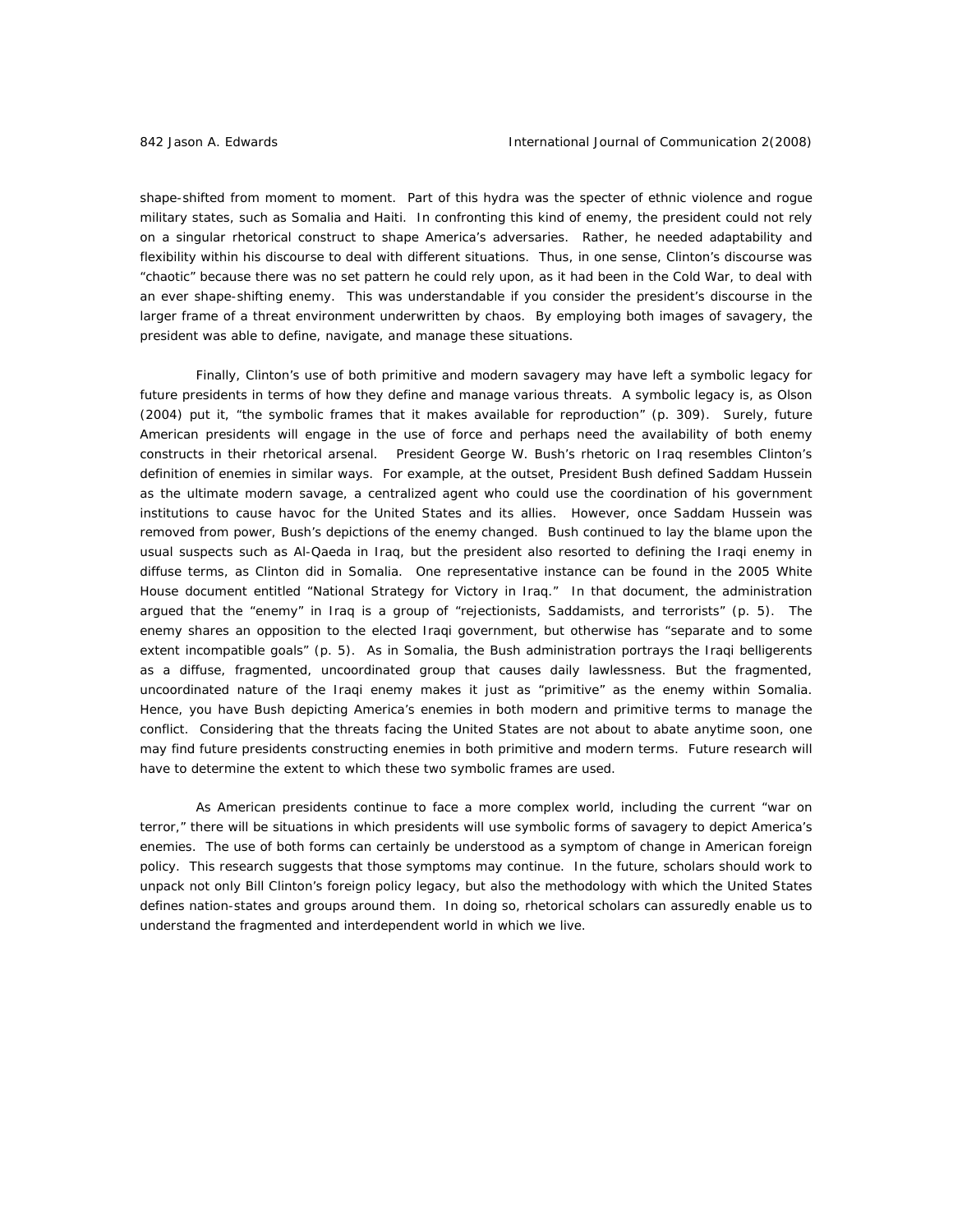#### **References**

- Bass, J.D. & Cherwitz, R.A. (1978). Imperial mission and manifest destiny. *Southern Speech Communication Journal,* 47*,* 213-222.
- Bates, B. R. (2004). Audiences, metaphors, and the Persian Gulf War. *Communication Studies,* 55, 447-463.
- Beasley, V.B. (2004). *You the people: American national identity in presidential rhetoric.* College Station, TX: Texas A&M University Press.
- Besteman, C. (1999). *Unraveling Somalia: Race, violence, and the legacy of slavery*. Philadelphia: University of Pennsylvania Press.
- Bostdorff, D.M. (1994). *The presidency and the rhetoric of foreign crisis.* Columbia, SC: University of South Carolina Press.
- Bowden, M. (1999). *Black hawk down: A story of modern war.* New York: Grove Atlantic.
- Burke, K. (1961). *The rhetoric of religion.* Berkeley, CA: University of California Press.
- Butler, J.R. (2002). Somalia and the imperial savage: Continuities in the rhetoric of war. *Western Journal of Communication,* 66, 1-24.
- Campbell, K. K., & Jamieson, K.H. (1990). *Deeds done in words: Presidential rhetoric and the genres of governance.* Chicago: University of Chicago Press.
- Cameron, F. (2002). *U.S. foreign policy after the Cold War*. London: Routledge.
- Cherwitz, R.A., & Zagacki, K. (1986). Consummatory versus justificatory crisis rhetoric. *Western Journal of Communication,* 50, 311-325.
- Clinton, W.J. (1993a, January 20). Inaugural address. *The public papers of the President* (pp. 1-4). Washington, D.C: United States Government Printing Office.
- Clinton, W.J. (1993b, May 5). Remarks on welcoming military personnel returning from Somalia. *The public papers of the president* (pp. 565-566). Washington, D.C: United States Government Printing Office.
- Clinton, W.J. (1993c, June 12). The president's radio address. *The public papers of the president* (pp. 839-840). Washington, D.C: United States Government Printing Office.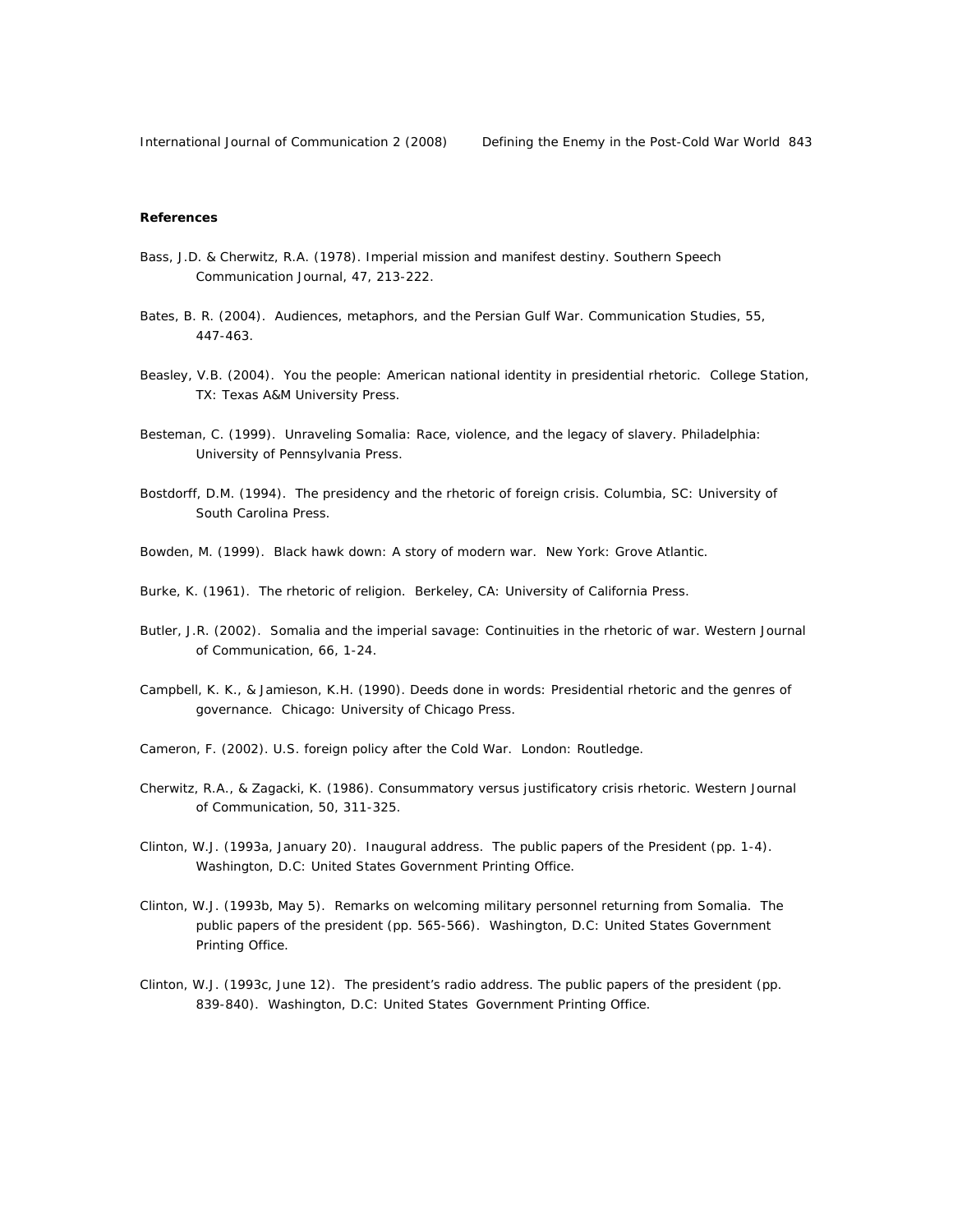- Clinton, W.J. (1993d, October 7). Address to the nation on Somalia. *The Public papers of the presiden*t (pp. 1703-1706). Washington, D.C: The United States Government Printing Office.
- Clinton, W.J. (1994, September 15). Address to the nation on Haiti. *The public papers of the president*  (pp. 1558-1562). Washington, D.C.: The United States Government Printing Office.
- Cole, T.M. (1999). Avoiding the quagmire: Alternative rhetorical constructions for the post-Cold War world. *Rhetoric and Public Affairs* 2, 367-393.
- Coles, R. L. (2002). Manifest destiny adapted for 1990's war discourse: Mission and destiny intertwined. *Sociology of Religion,* 63, 403-426.
- Cottam, M.A. (1992). Contending dramas in American foreign policy. In M. L. Cottam & C. Shin (Eds.) *Contending dramas: A cognitive approach to international organizations* (pp. 132-158). Westport, CT: Praeger.
- Dauber, C. (2001). The shot seen around the world: The impact of the images of Mogadishu on American military operations. *Rhetoric & Public Affairs* 4, 653-687.
- Denton, R.E., Jr., & Woodward, G.C. (1990). *Political communication in America, 2nd edition*. New York: Praeger.
- Dorsey, L. (2002). *The presidency and rhetorical leadership*. College Station, TX: Texas A&M University Press.
- Drinnon, R. (1980). *Facing the west: The metaphysics of Indian-hating and empire building.* Minneapolis: University of Minnesota Press.
- Edelman, M. (1988). *Constructing the political spectacle*. Chicago: University of Chicago Press.
- Edwards, J.A. (2006). *Foreign policy rhetoric for the post-Cold War world: Bill Clinton and America's foreign policy vocabulary*. Unpublished Dissertation. Atlanta, GA: Georgia State University.
- Edwards, J.A., & Stevenson, K.A. (2006). The peacekeeping mission: Bill Clinton and Bosnia. A paper presented at the 2006 Eastern Communication Association Conference, Philadelphia, PA.
- Hargrove, E. (1998). *The president as leader: Appealing to the better angels of our nature*. Lawrence, KS: University of Kansas Press.
- Hirsh, J. L., & Oakley, R. (1996). *Somalia and Operation Restore Hope: Reflections on peacemaking and peacekeeping.* Washington, D.C.: United States Institute of Peace.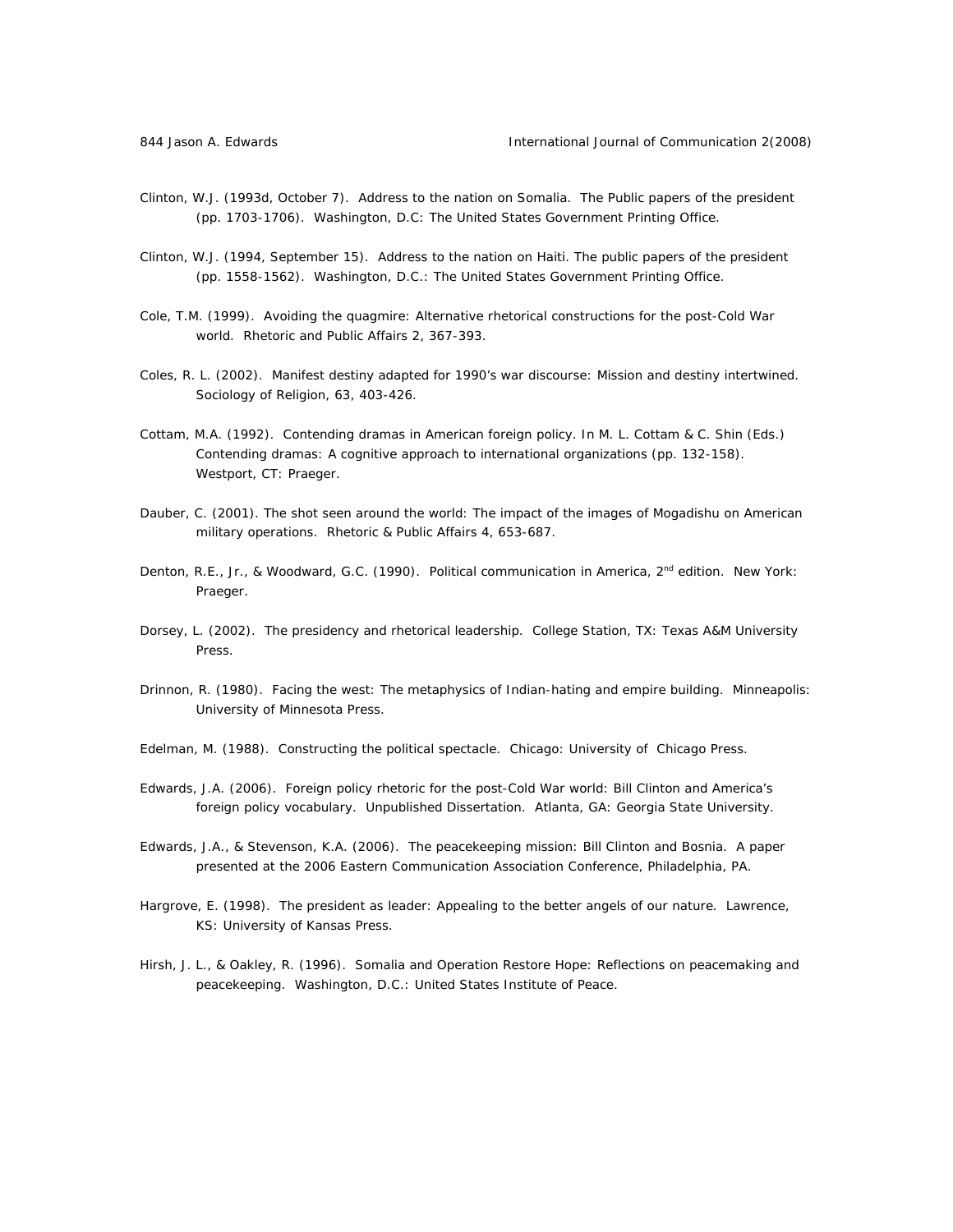- Hinds, L.B., & Windt, Jr., T.O. (1991). *The Cold War as rhetoric: The beginnings,* 1945-1950. Westport, CT: Praeger.
- Hyland, W.G. (1999). *Clinton's world: The remaking of American foreign policy.* Westport, CT: Praeger, 1999.
- Ikenberry, G. J. (2001). *After victory: Institutions, strategic restraint, and the rebuilding of order after major wars.* Princeton, NJ: Princeton University Press.
- Ivie, R.L. (1974). Presidential motives for war. *The Quarterly Journal of Speech,* 60, 337-345.
- Ivie, R.L. (1980). Images of savagery in American justifications for war. *Communication Monographs,* 47, 279-290.
- Ivie, R.L. (1982). The metaphor of force in prowar discourse: The case of 1812. *Quarterly Journal of Speech,* 68, 240-253.
- Ivie, R.L. (1984). Speaking 'common sense' about the Soviet threat: Reagan's rhetorical stance. *The Western Journal of Speech Communication,* 48, 39-50.
- Ivie, R.L. (1987). The ideology of freedom's 'fragility' in foreign policy argument. *Journal of the American Forensic Association,* 24, 27-36.
- Ivie, R. L. (2004). Democracy, war, and decivilizing metaphors of American insecurity. In F.A. Beer & C. de Landtscheer *Metaphorical global politics* (pp. 75-90). East Lansing, MI: Michigan State University Press.
- Judis, J.B. (2004). *The folly of empire: What George W. Bush could learn from Theodore Roosevelt and Woodrow Wilson*. New York: Scribner.
- Kane, T. (1991). Foreign policy suppositions and commanding ideas. *Argumentation and Advocacy,* 28, 80-90.
- Kiewe, A. (1991). *The modern presidency and crisis rhetoric.* Westport, CT: Praeger.
- Kuusisto, R. (1998). Framing wars in the Gulf and Bosnia: The rhetorical definitions of western power leaders in action. *Journal of Peace Research,* 35, 603-620.
- Kuypers, J.A. (1997). *Presidential crisis rhetoric and the press in the Post-Cold War World.* Westport, CT: Praeger.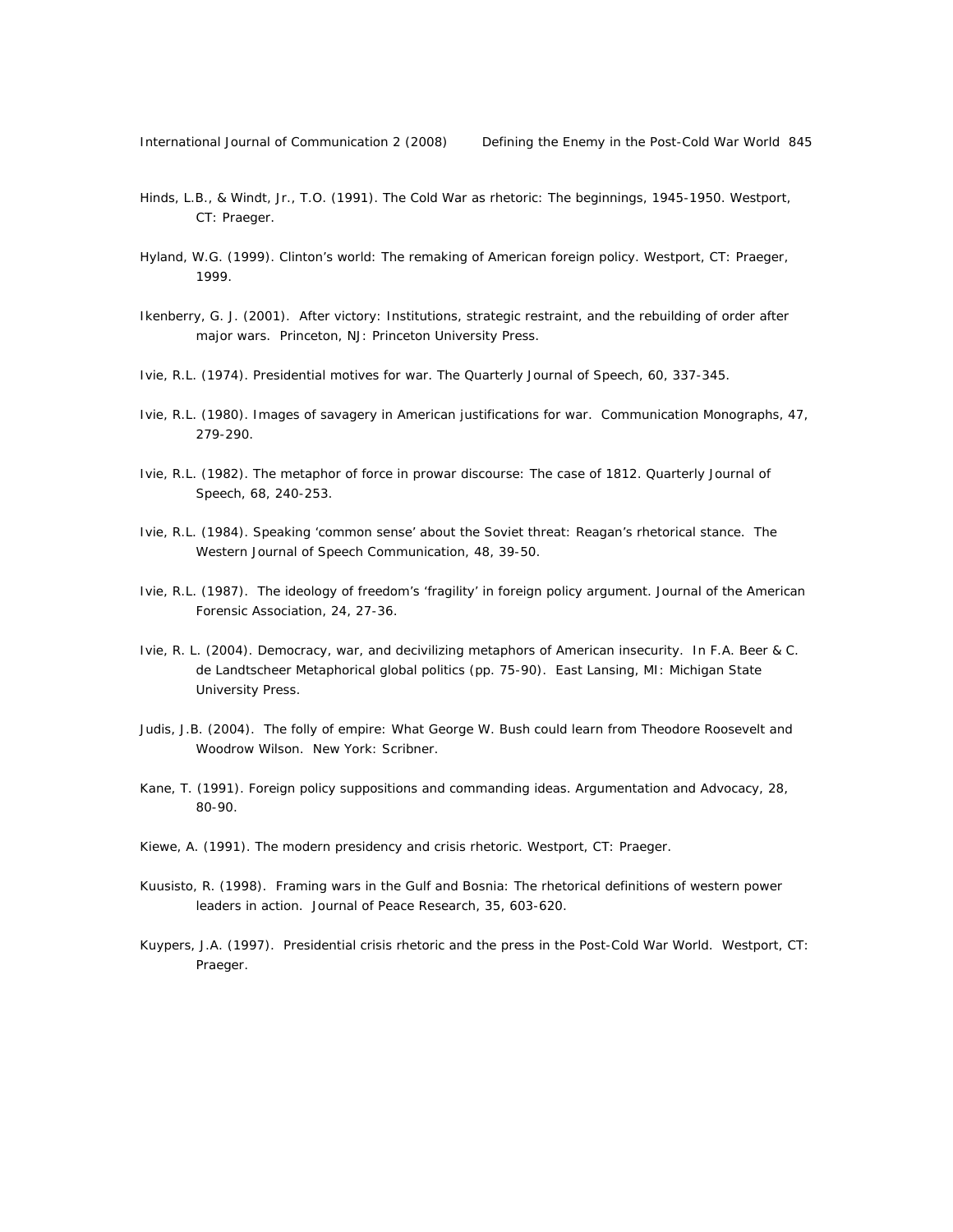- Lebow, R. (2000). Psychological dimensions of post-Cold War foreign policy. In S. Renshon (Ed.) *The Clinton presidency: Campaigning, governing, and the psychology of leadership* (pp. 235-245). Boulder, CO: Westview Press.
- MacGregor Burns, J., & Sorenson, G. (1999). *Dead center: Clinton-Gore leadership and the perils of moderation.* New York: Simon & Schuster.
- McCormick, J. M. (2000). Clinton and foreign policy: Some legacies for a new century. In S.E. Schier (Ed.) *The postmodern presidency: Bill Clinton's legacy in U.S. politics* (pp. 62-82). Pittsburgh, PA: University of Pittsburgh Press.
- Merk, F. (1963). *Manifest destiny and mission in American history: A reinterpretation*. Westport, CT: Praeger.
- *National Strategy for Victory in Iraq.* (2005, November 30). Retrieved November 28, 2006 from www.whitehouse.gov/infocus/iraq/iraq\_strategy\_nov2005.html
- Neustadt, R. (1990). *Presidential power: The politics of leadership*. New York: Wiley.
- Olson, K. M. (2004). Democratic enlargement's value hierarchy and rhetorical forms: An analysis of Clinton's use of post-Cold War symbolic frame to justify military interventions. *Presidential Studies Quarterly,* 34, 307-340.
- Procter, D.E. (1987). The rescue mission: Assigning guilt to a chaotic scene. *Western Journal of Speech Communication,* 51, 245-255.
- Rogin, M. (1987). *Ronald Reagan, the movie and other episodes of political demonology*. Berkeley, CA: University of California Press.
- Ryan, D. (2000). *U.S. foreign policy in world history*. New York: Routledge.
- Stephenson, A. (1995). *Manifest destiny: American expansionism and the empire of right*. New York: Hill & Wang.
- Stuckey, M.E. (1995). Competing foreign policy visions: Rhetorical hybrids after the Cold War. *Western Journal of Communication,* 59, 214-227.
- Stuckey, M. E. (2004). *Defining Americans: The presidency and national identity.* Lawrence, KS: University of Kansas Press.
- Tulis, J. (1998). *The rhetorical presidency*. Princeton, NJ: Princeton University Press.